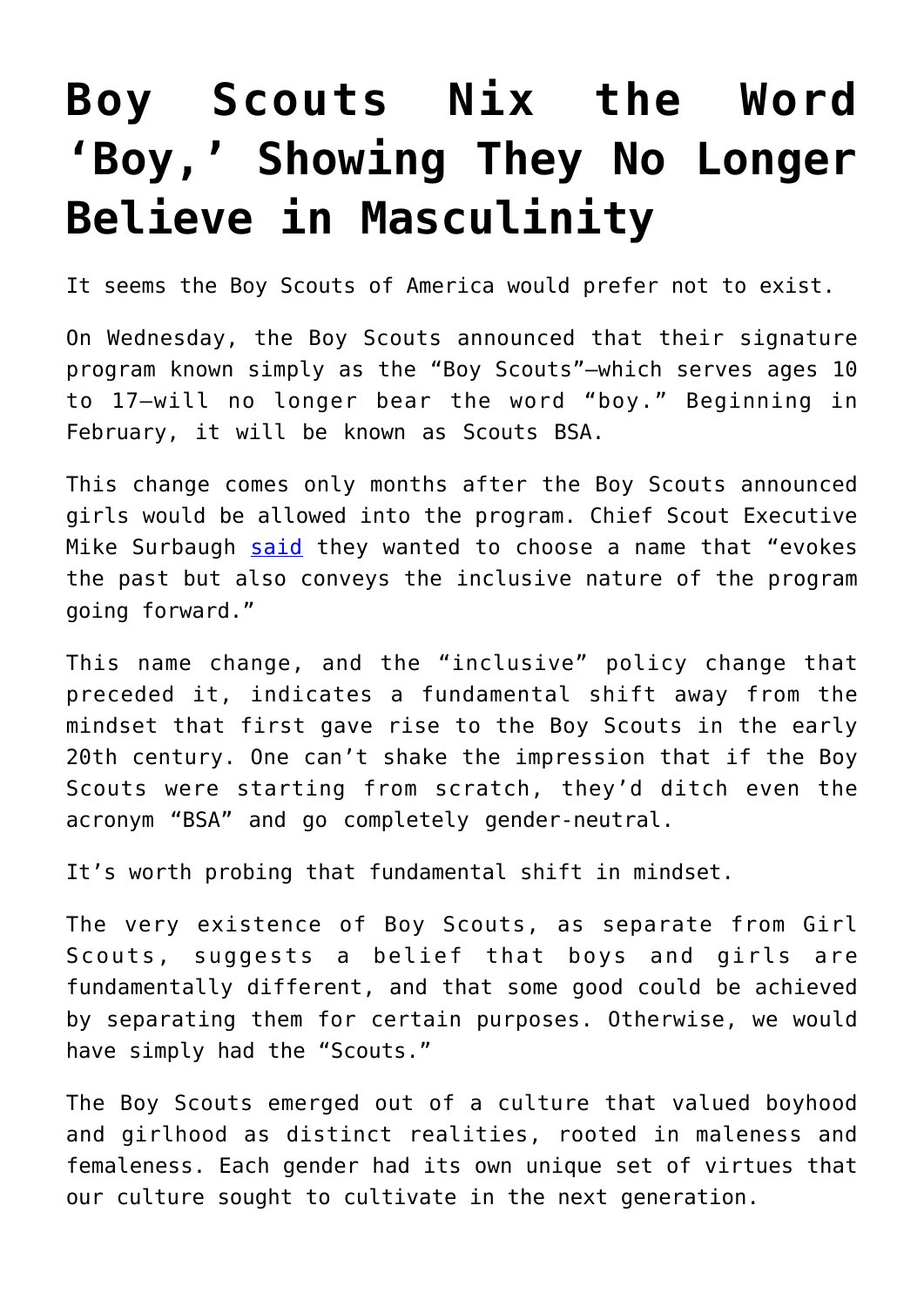## Those virtues are captured in the Boy Scouts' 1916 congressional charter, which read:

*The purpose of this corporation shall be to promote, through organization and cooperation with other agencies, the ability of boys to do things for themselves and others, to train them in Scoutcraft, and to teach them patriotism, courage, selfreliance, and kindred virtues, using the methods which are now in common use by Boy Scouts.*

Courage. Self-reliance. Virtues accessible to all, no doubt, yet which were considered integral to the masculine ideal.

The Girl Scouts came into being just two years after the Boy Scouts. Their motto was even more explicitly tailored to a single gender: to train girls "first as good women, then as good citizens, wives, and mothers."

If the founders of these organizations believed men and women are essentially the same, and that the same ends could be achieved by mixing Boy Scouts and Girl Scouts together, then again, we would simply have inherited the "Scouts of America."

But instead, two years after the Boy Scouts were founded, Juliette Gordon Low founded the organization that became the Girl Scouts. Though she took inspiration from Sir Robert Baden-Powell, who founded the Boy Scouts, she wanted to start a different organization.

So the legacy we have is two separate institutions premised on the idea that masculine and feminine identities actually matter—that they are unique, special, each worthy of celebration in their own right, and worth cultivating in the next generation.

Yet today, the Boy Scouts organization is perpetually at war with itself—at war with the very premise of its own existence.

The Boy Scouts rightly recognize that male and female are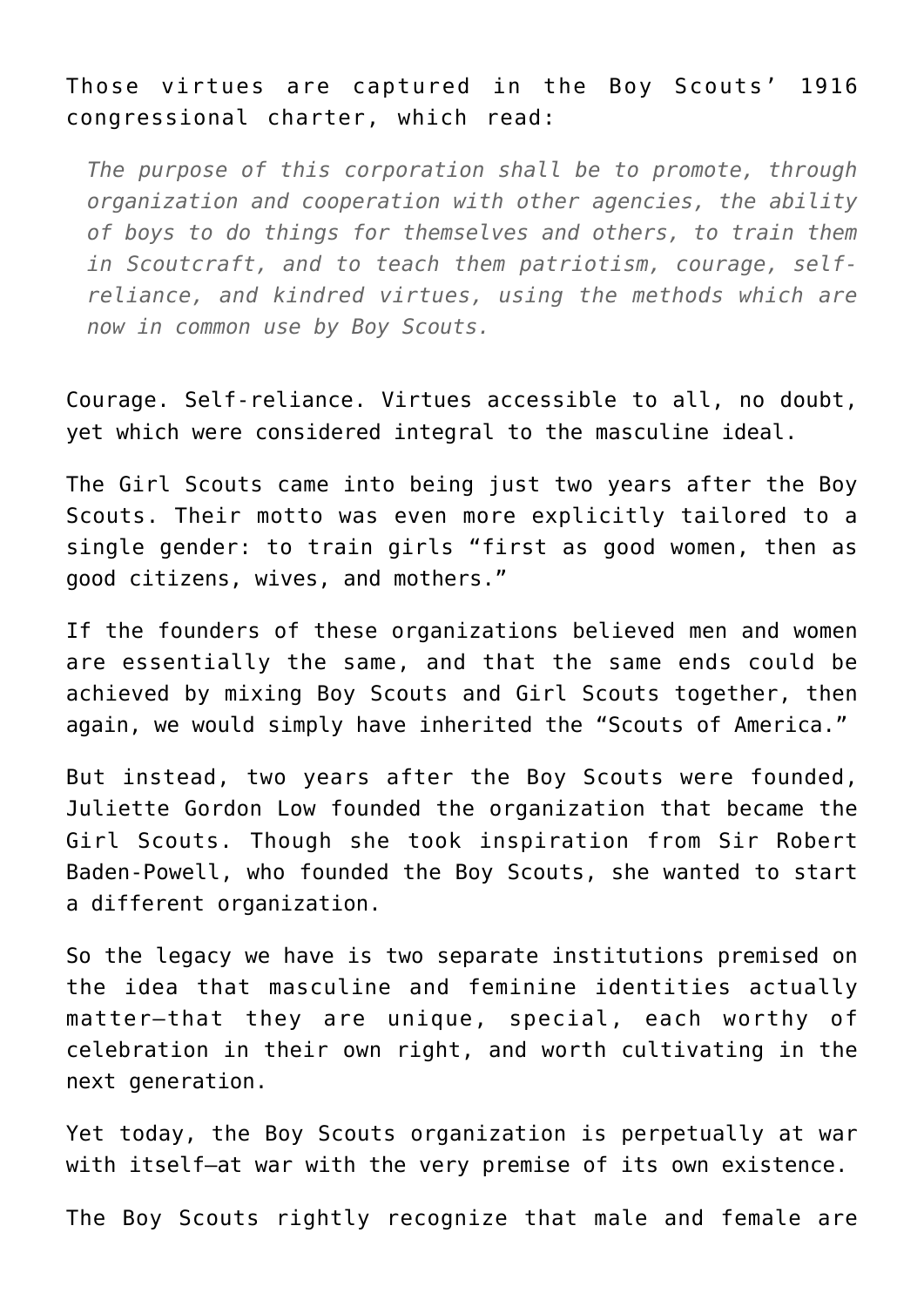inherently equal. But equal doesn't mean the same. The Boy Scouts seem to have conflated the two. If boys and girls are essentially the same, what's to be gained from keeping them separate? That would be arbitrary and perhaps even wrong.

But if boys and girls are in fact different, and generally oriented toward their own unique masculine and feminine virtues, then it makes perfect sense to nurture them in separated settings—at least for discrete activities like scouting.

Yet the Boy Scouts have jettisoned that thinking in favor of radical inclusion. They may have achieved greater inclusivity, but at what cost? Their very definition is exclusive, just as so many other groups are exclusive (think of AARP, the NAACP, or the National Organization for Women). The Boy Scouts have sacrificed their identity to the left's absolutist vision of inclusion.

That vision will be the death of any group that seeks to define itself by any unique trait.

Definitions are by necessity exclusionary, and any group that defines itself as A and not B will face pressure from the left to embrace B as well.

Except then, there's no point to having a group at all. We'll all just be absorbed into the left's all-consuming impulse to "include" everyone. The left's crusade for inclusion will redefine and un-define every group it touches.

Ironically, such radical inclusion is the death of any real diversity, because without real difference, there can be no diversity.

*This [article](https://www.dailysignal.com/2018/05/03/boy-scouts-nix-the-word-boy-showing-they-no-longer-believe-in-masculinity/) has been republished with permission from The Daily Signal.*

—